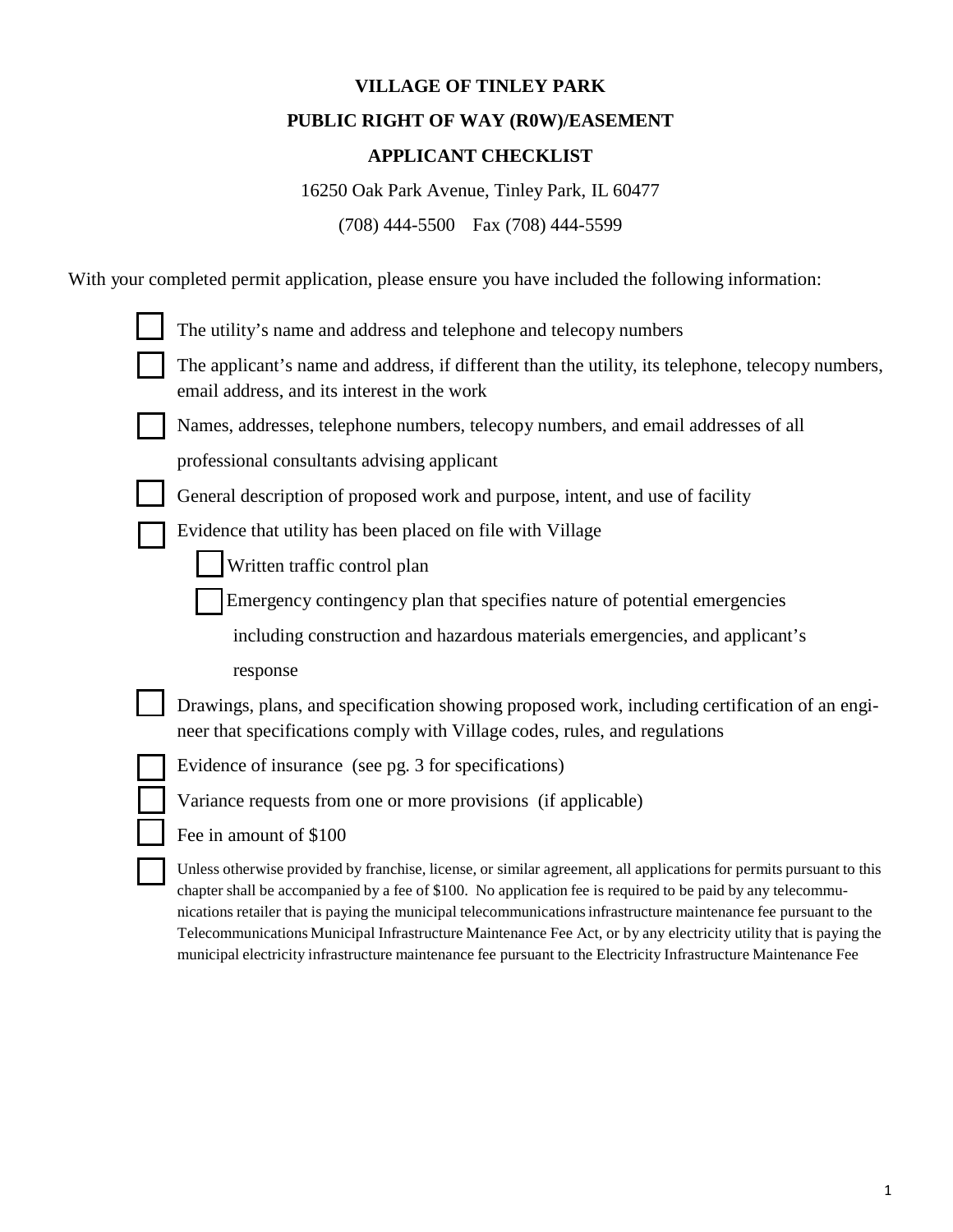# **The Village may require additional information on specific utilities including:**

### *New electric power, communications or natural gas distribution system installation:*

Evidence that any "Certificate of Public Convenience and Necessity" has been issued by the ILCC

#### *Natural gas systems:*

Pipe size, design, construction class, and operating pressures specifications

#### *Water lines:*

Indication that all requirements of the Illinois EPA, Division of Public Water Supplies have been satisfied

#### *Sewer line installations:*

Indication that land and water pollution requirements of the Illinois EPA, Division of Water Pollution Control and the Metropolitan Water Reclamation District, and any other local or state entities with jurisdiction have been satisfied

#### *Petroleum products pipelines:*

Statement of type or types of petroleum products, pipe size, maximum working pressure, and design standard to be followed